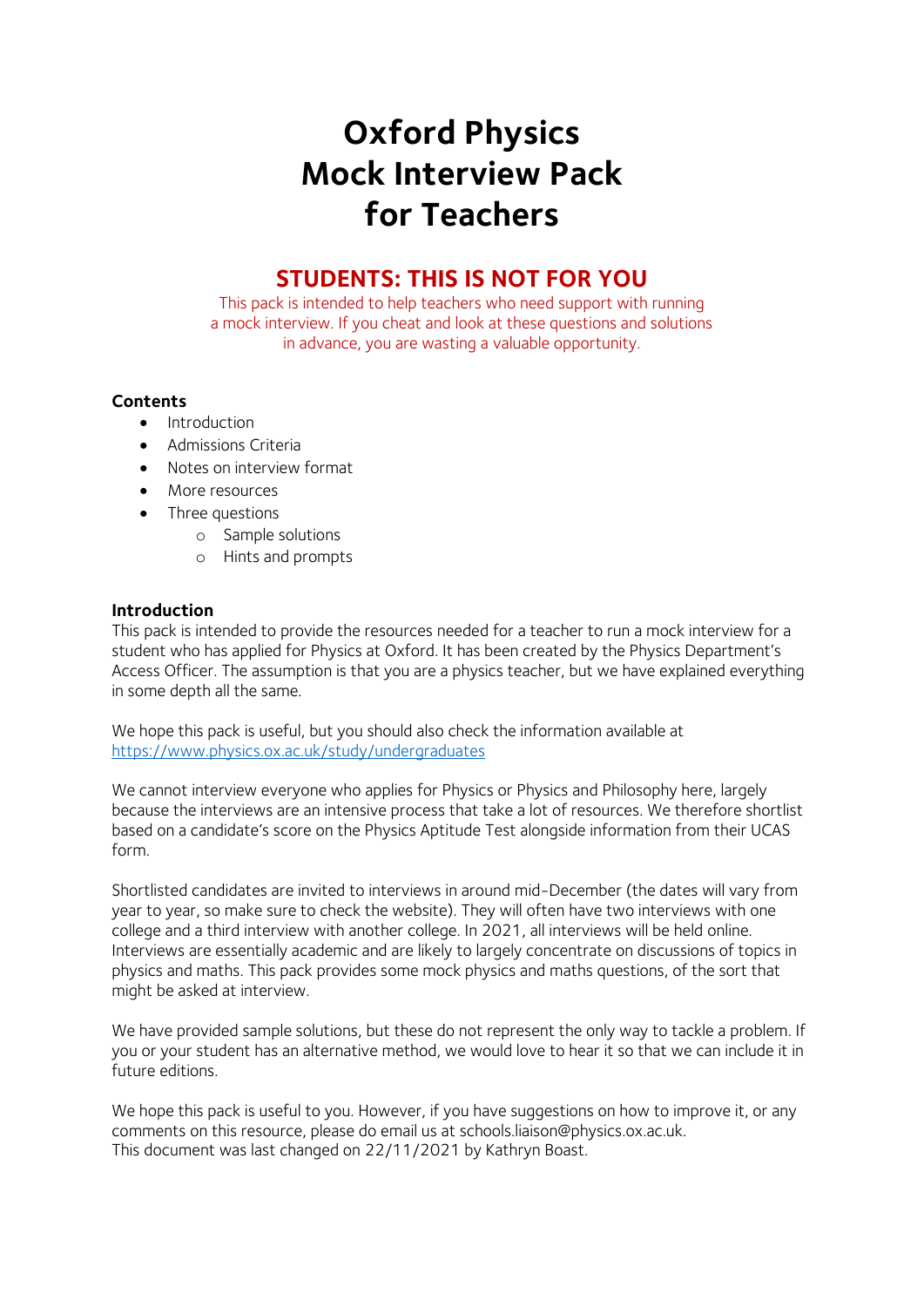## **Admissions Criteria**

The interviews are assessed against our Admissions Criteria, which are what we are looking for in potential students. These are:

- Motivation: a real interest and strong desire to learn physics.
- Ability to express physical ideas using mathematics; mathematical ability.
- Reasoning ability: ability to analyse and solve problems using logical and critical approaches.
- Physical intuition: an ability to see how one part of a physical system connects with another; and to predict what will happen in a given physical situation.
- Communication: ability to give precise explanations both orally and numerically.

A student who demonstrates these criteria in the interview, e.g. by clearly explaining their thinking as they reason their way through physics and maths problems, is likely to score well.

## **Notes on interview format**

Interviews in 2021 will be held online. More information about this can be found at <https://www.ox.ac.uk/admissions/undergraduate/applying-to-oxford/guide/interviews>

There are often two interviewers in the interview, though there may be more. They want the student to feel relaxed so they may start with a general non-academic question, or maybe something based on the student's personal statement, though equally they may jump straight in with an academic question. These are most often physics and maths problems that are designed to test how you think and how you explain your ideas. The interview could last around 20-30 minutes. It's often a good idea for the student to write things down while they are explaining their thinking. The more they explain their thinking, the better.

There is no formal syllabus for the interviews, but knowledge of the PAT syllabus material will be assumed. The PAT syllabus can be found here:

[https://www.physics.ox.ac.uk/study/undergraduates/how-apply/physics-aptitude-test-pat/pat](https://www.physics.ox.ac.uk/study/undergraduates/how-apply/physics-aptitude-test-pat/pat-syllabus)[syllabus](https://www.physics.ox.ac.uk/study/undergraduates/how-apply/physics-aptitude-test-pat/pat-syllabus)

A good mock interview probably:

- lasts up to thirty minutes
- is led by someone the student doesn't know very well
- ideally has two interviewers: one asking questions and one taking notes
- might start with a general / introductory question to set the student at ease (though this should not be about the college they're being interviewed in). It could be about something in their personal statement, or it could just be a simple maths question to get things started.
- uses physics and maths problems
- has the student writing and drawing diagrams to explain their thinking, perhaps on a shared virtual whiteboard for an online interview
- probably covers more than one question / problem. It's fine not to get through all the questions in that time, but if one is taking too long, feel free to move on.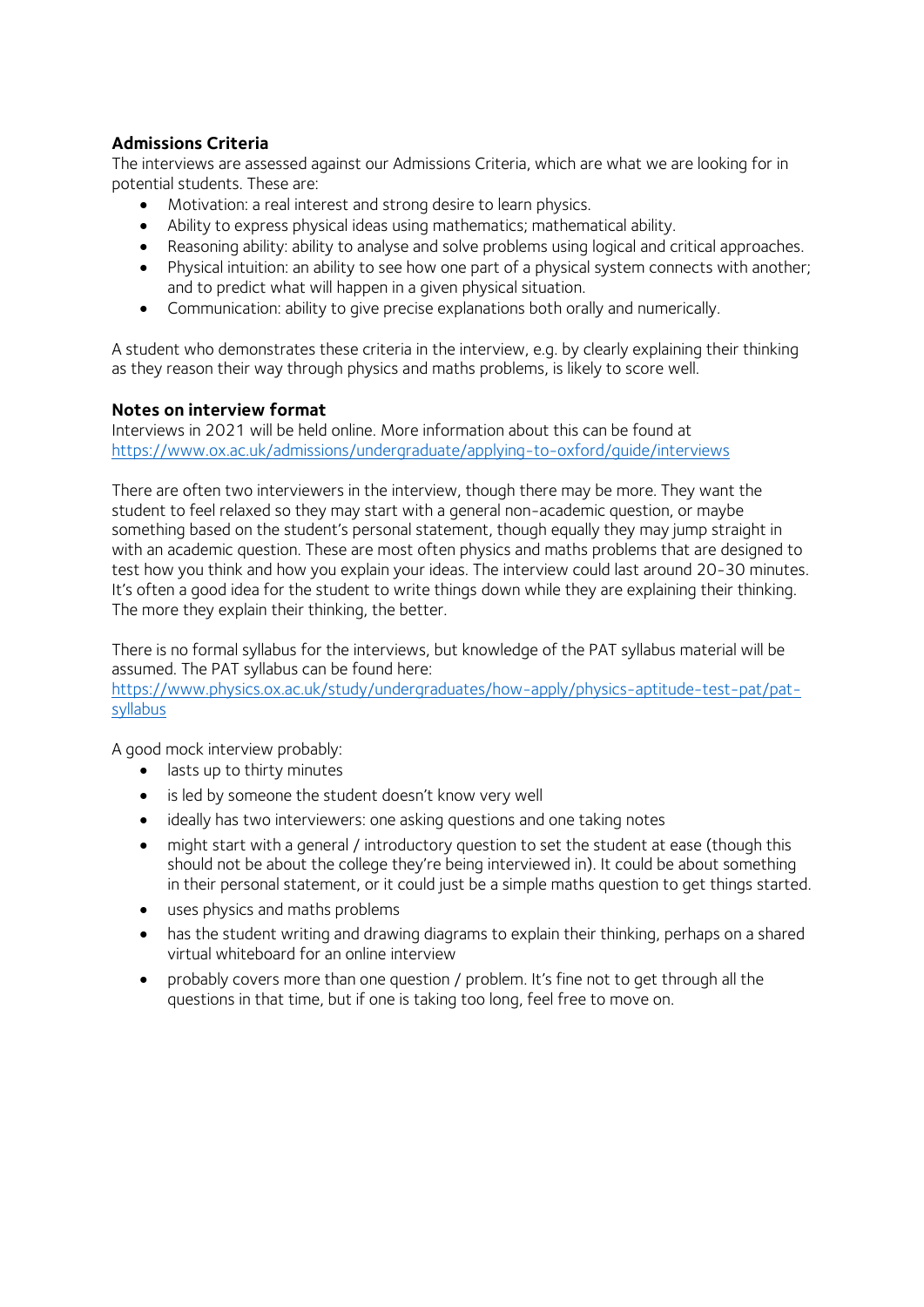#### **More resources**

There is lots of information online about interviews, and lots of unofficial "sample questions" but take care to stick to reputable sources if you're looking for information.

The university pages on interviews set everything out clearly. They also include physics sample questions, and you could look at some of the maths ones too if you wanted: <http://www.ox.ac.uk/admissions/undergraduate/applying-to-oxford/guide/interviews>

There is lots of detailed information about the Oxford Physics admissions process on our website: [https://www.physics.ox.ac.uk/study/undergraduates/how-apply/admissions-procedures-physics](https://www.physics.ox.ac.uk/study/undergraduates/how-apply/admissions-procedures-physics-courses)[courses](https://www.physics.ox.ac.uk/study/undergraduates/how-apply/admissions-procedures-physics-courses)

There is also a mock interview available here:<https://www.youtube.com/watch?v=CLz3a8NYtik>

Some of the advice about preparing for the PAT is also applicable to interviews: <https://www.ox.ac.uk/admissions/undergraduate/applying-to-oxford/guide/admissions-tests/pat>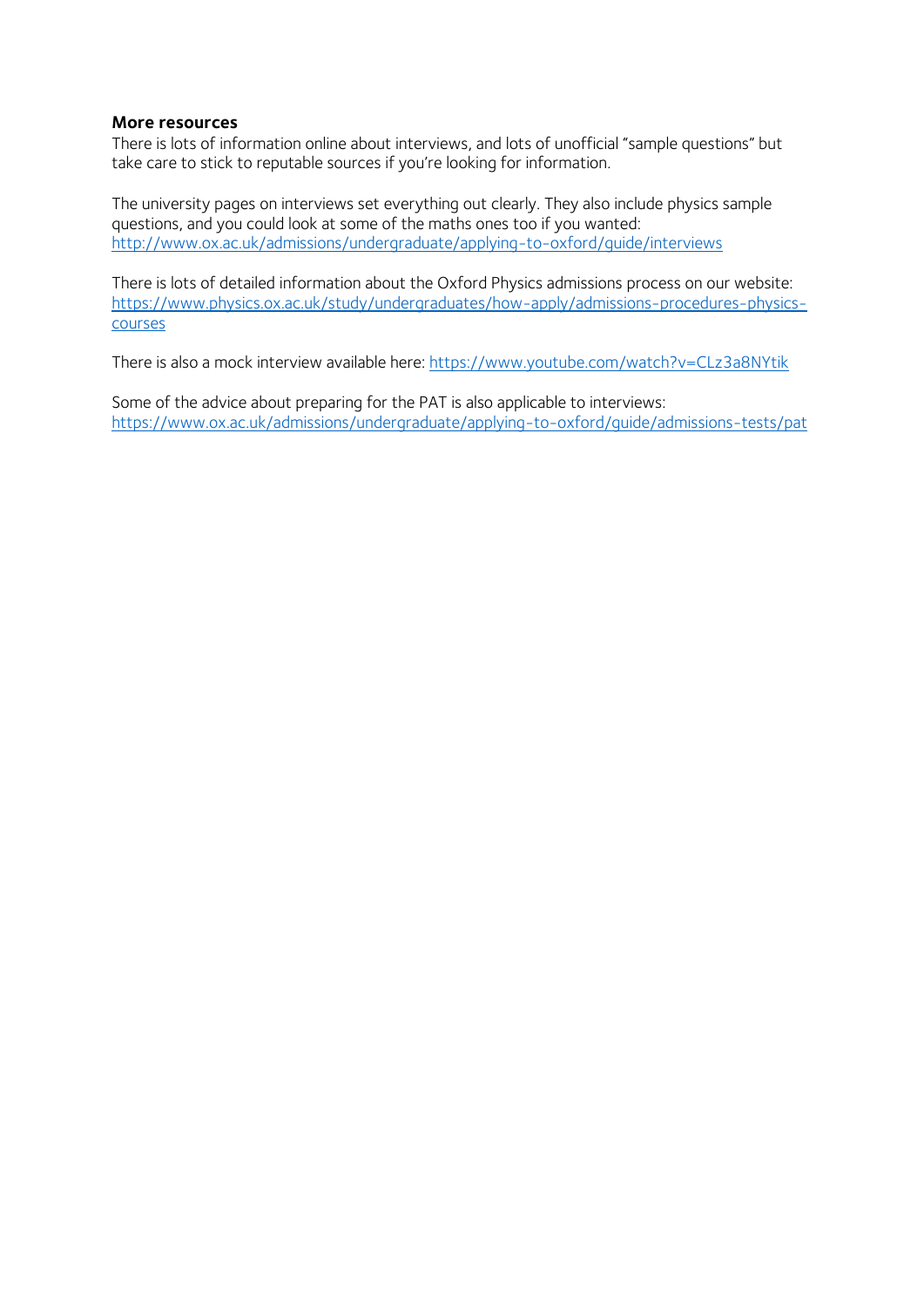## **The Questions**

## **Question 1**

Sketch the graph of  $y = \frac{\sin x}{x}$  $\frac{\pi x}{x}$ .

Differentiate the original function. (Optional: can you draw a graph of this differentiated function?)

Square the original function. Sketch the graph of this squared function. Is this pattern familiar?

## **Question 2**

When an object is submerged in a fluid, an upward buoyancy force appears which is equal to the weight of the displaced fluid.

Bearing this information in mind, consider the following question: An object of mass 25 kg and density 50 kg/m<sup>-3</sup> is tethered to the bottom of a tank of water by a string. What is the tension in the string?

## **Question 3**

How high up a mountain could I go having eaten a banana?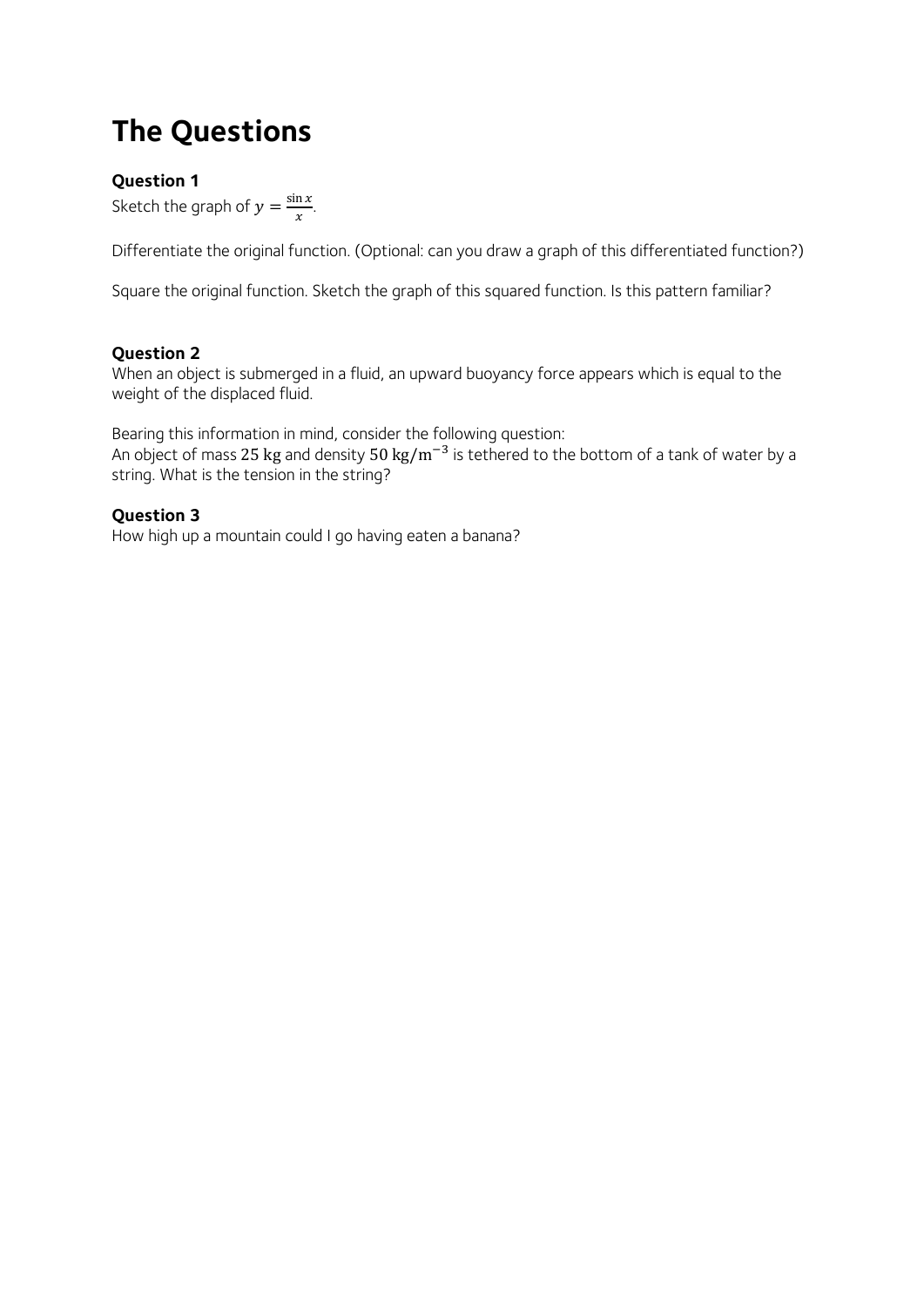#### **Question 1 – Full Solution**

#### Sketch the graph of  $y = \frac{\sin x}{x}$  $\frac{\pi x}{x}$ .

Start by sketching  $y = \sin x$  and  $y = \frac{1}{x}$  $\boldsymbol{\chi}$ 



In the limit of small angles,  $\sin x \rightarrow x$ . Hence as  $x \to 0$ ,  $y \to \frac{\overline{x}}{x}$  $\frac{x}{x} = 1.$ 

All the other times when  $\sin x = 0$ ,  $y = 0$ , i.e. at  $x = \pi$ ,  $2\pi$ ,  $3\pi$ , ... =  $n\pi$  where *n* is an integer. So the function will oscillate.

The amplitude of the oscillation will depend on the magnitude and sign of  $\frac{1}{x}$ . Close to zero, the amplitude will be larger and as  $x$  increases, the amplitude will decrease.

Both  $f(x) = \sin x$  and  $f(x) = \frac{1}{x}$  $\frac{1}{x}$  are odd functions, i.e.  $f(-x) = -f(x)$ , so their product is an even function, i.e.  $g(x) = g(-x)$ , and the graph is symmetric about the y-axis.

So we need a graph that

- goes through  $y = 1$  at  $x = 0$
- has  $y=0$  at all other  $x=n\pi$
- has decreasing amplitude as  $x>0$  increases
- is symmetric about the y-axis.

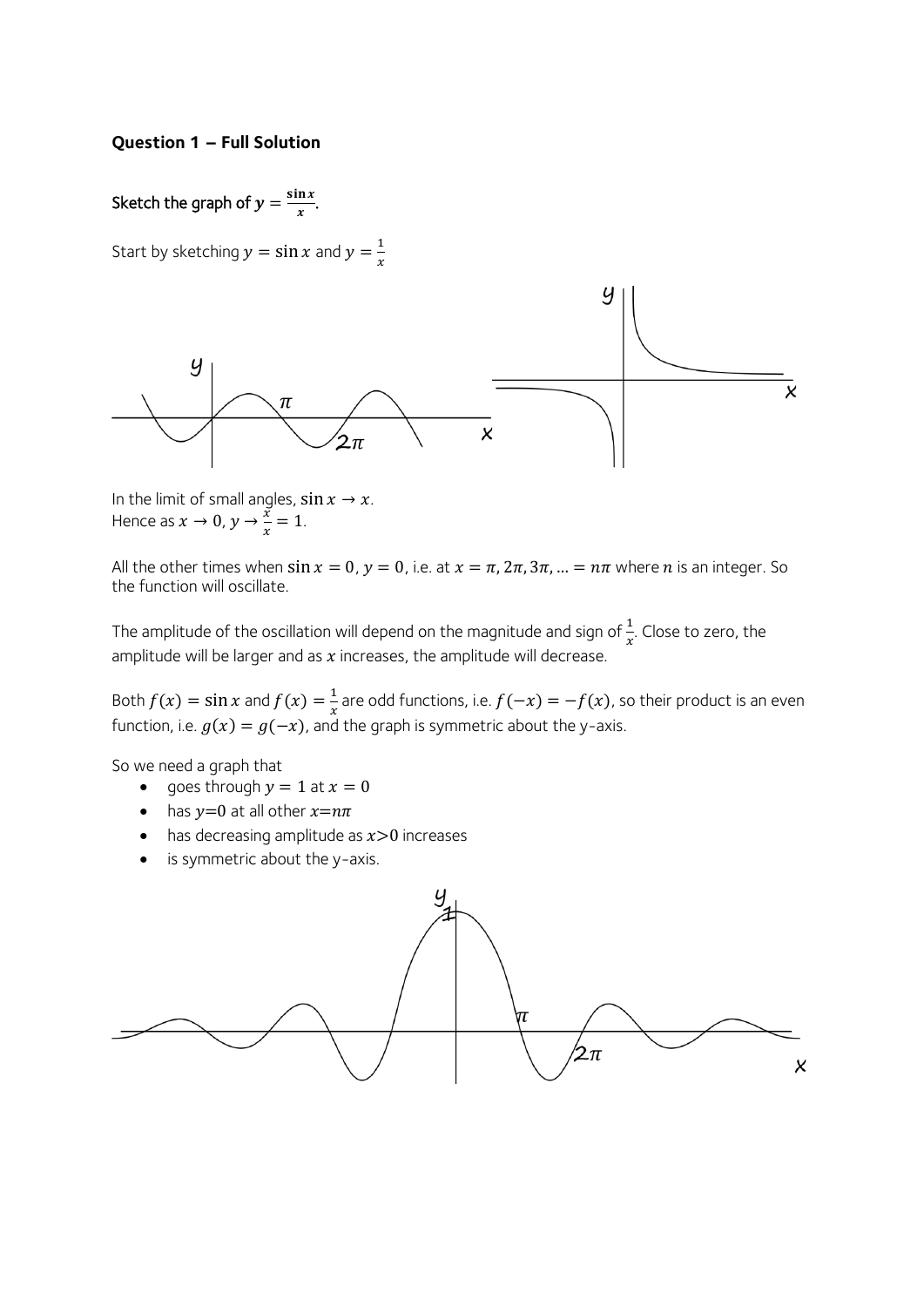## Differentiate the original function. (Optional: can you draw a graph of this differentiated function?)

To differentiate  $y = \frac{\sin x}{x}$  $\frac{dx}{x}$ , we can use the product rule as follows:

$$
\frac{dy}{dx} = u \frac{dv}{dx} + v \frac{du}{dx}
$$
  
\n
$$
u = \sin x \qquad \qquad v = \frac{1}{x} = x^{-1}
$$
  
\n
$$
\frac{du}{dx} = \cos x \qquad \qquad \frac{dv}{dx} = -x^{-2} = -\frac{1}{x^2}
$$
  
\n
$$
\frac{dy}{dx} = \sin x \left(-\frac{1}{x^2}\right) + \frac{1}{x} \cos x
$$
  
\n
$$
= \frac{x \cos x - \sin x}{x^2}
$$

Drawing the graph from this function is tricky, but the differentiated function is just going to be the gradient of the original graph. So we're looking for a graph that:

- is zero at all the minima and maxima, i.e. at  $x = 0, \frac{2n+1}{2}$  $\frac{n+1}{2}\pi$  for integer  $n$
- has maxima and minimum at  $x=n\pi$  for integer  $n>1$
- has a gradually decreasing amplitude but oscillates about  $y = 0$
- is negative for  $0 < x < \frac{3\pi}{2}$



## Square the original function. Sketch the graph of this squared function. Is this pattern familiar?

If we square  $y = \frac{\sin x}{x}$  $\frac{\ln x}{x}$  we get  $z = \frac{\sin^2 x}{x^2}$  $\frac{\ln x}{x^2}$ .

The graph of  $\frac{\sin^2 x}{x^2}$ will, like the original, have zeroes at  $x=n\pi$  for  $n>0$ . However, it will always be positive. Where the amplitude was 1 before, it will remain so. However, any amplitudes smaller than one will be smaller still in the squared function.



This is the pattern you get when you have single slit diffraction.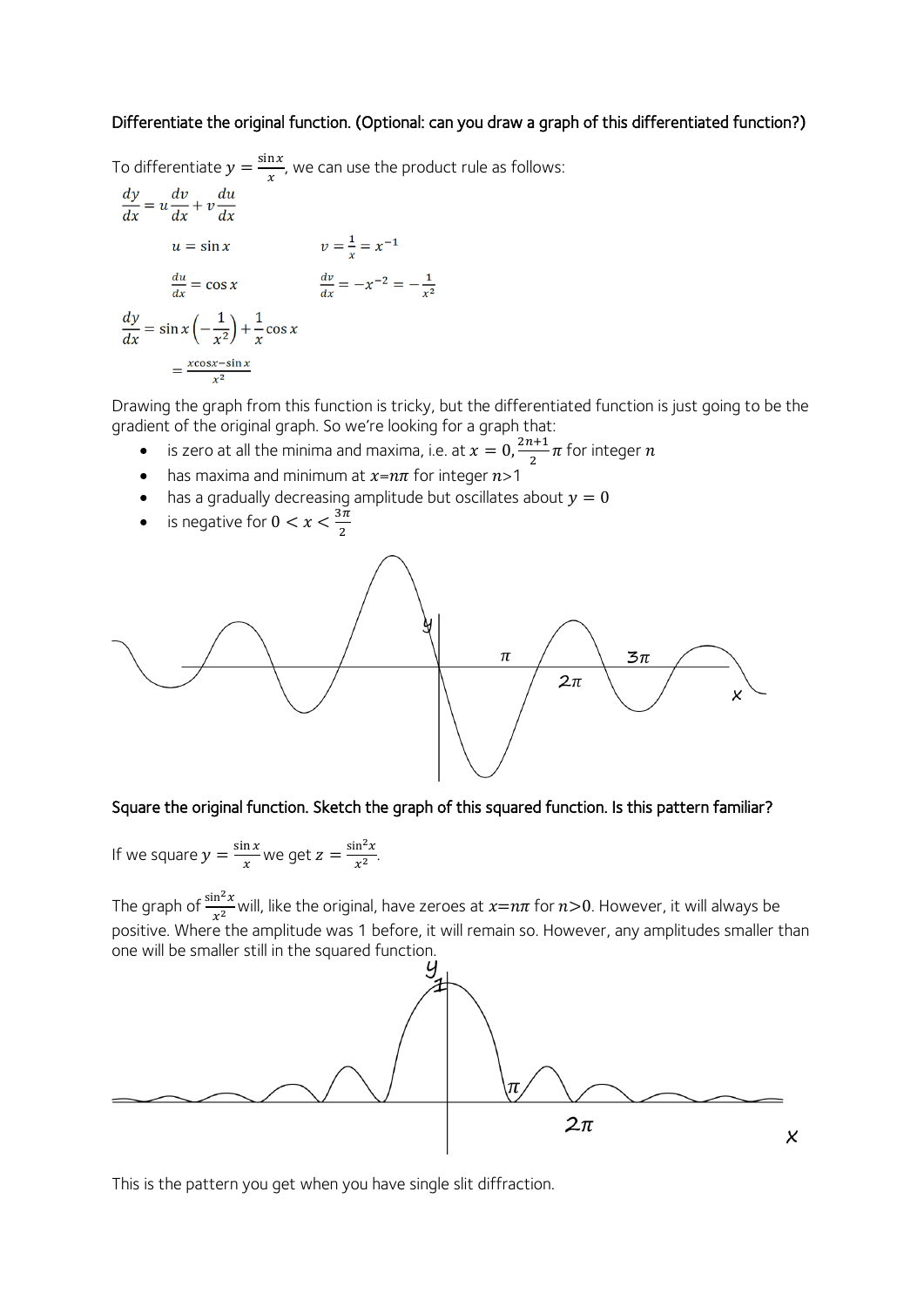## **Question 1 –Hints & Prompts**

To begin, they might like to sketch the two functions, and consider what happens to the amplitudes when you multiply the two together at any given point.

For each graph, if the student seems stuck, suggest they think about key points:

- What happens when  $x=0$ ?
- At which points will  $y=0$ ?
- Is there any general pattern in the amplitude?

For differentiating the function, they should know the Product Rule, but you could give it to them if they are getting mixed up.

They may or may not recognise the single slit diffraction pattern in the final part of the question – that's ok!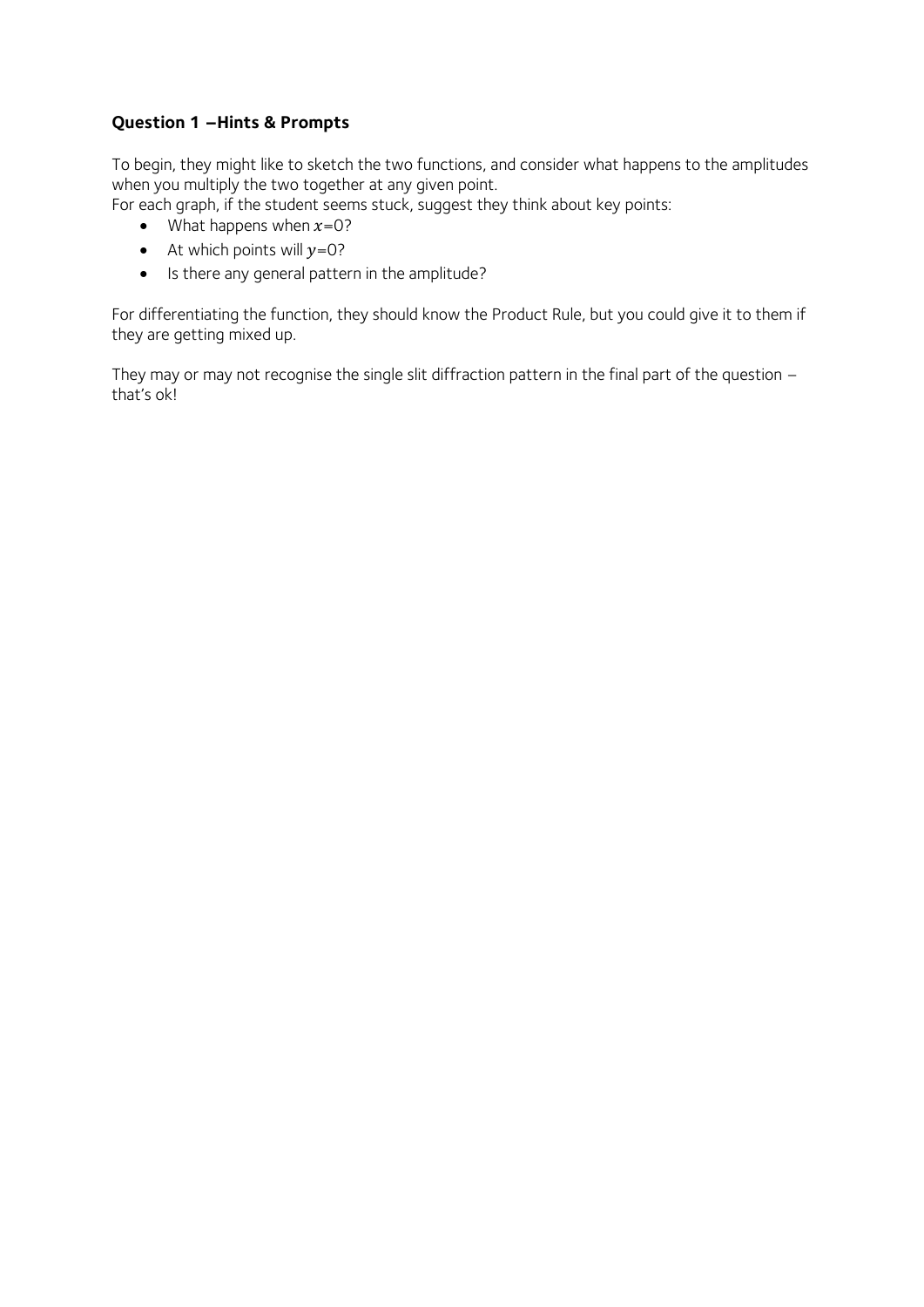### **Question 2 – Full solution**

When an object is submerged in a fluid, an upward buoyancy force appears which is equal to the weight of the displaced fluid.

Bearing this information in mind, consider the following question:

An object of mass 25 kg and density 50 kg/m $^{-3}$  is tethered to the bottom of a tank of water by a string. What is the tension in the string?

Start by drawing a diagram.



The gravitational force is equal to  $mg$ . The buoyancy force  $=$  weight of water displaced. Drawing a force diagram for these forces:



To find the buoyancy force, we need to calculate the weight of the water displaced.

The volume of object  $V_0$  is the mass  $m_0$  divided by the density  $\rho_0$ :

$$
V_O = \frac{m_O}{\rho_O} = \frac{25}{50} = 0.5 \text{ m}^3
$$

The mass  $m_W$  of water displaced is the volume  $V_O$  of the object x density  $\rho_W$  of water:  $m_W = V_0 \times \rho_W = 0.5 \times 1000 = 500$  kg

So the net force  $F = -m_0 g + 500 g = 475 g$ .

This must be equal to the force in the string:  $T = 475 g N = 4750 N$  for  $g = 10$  ms<sup>-2</sup>.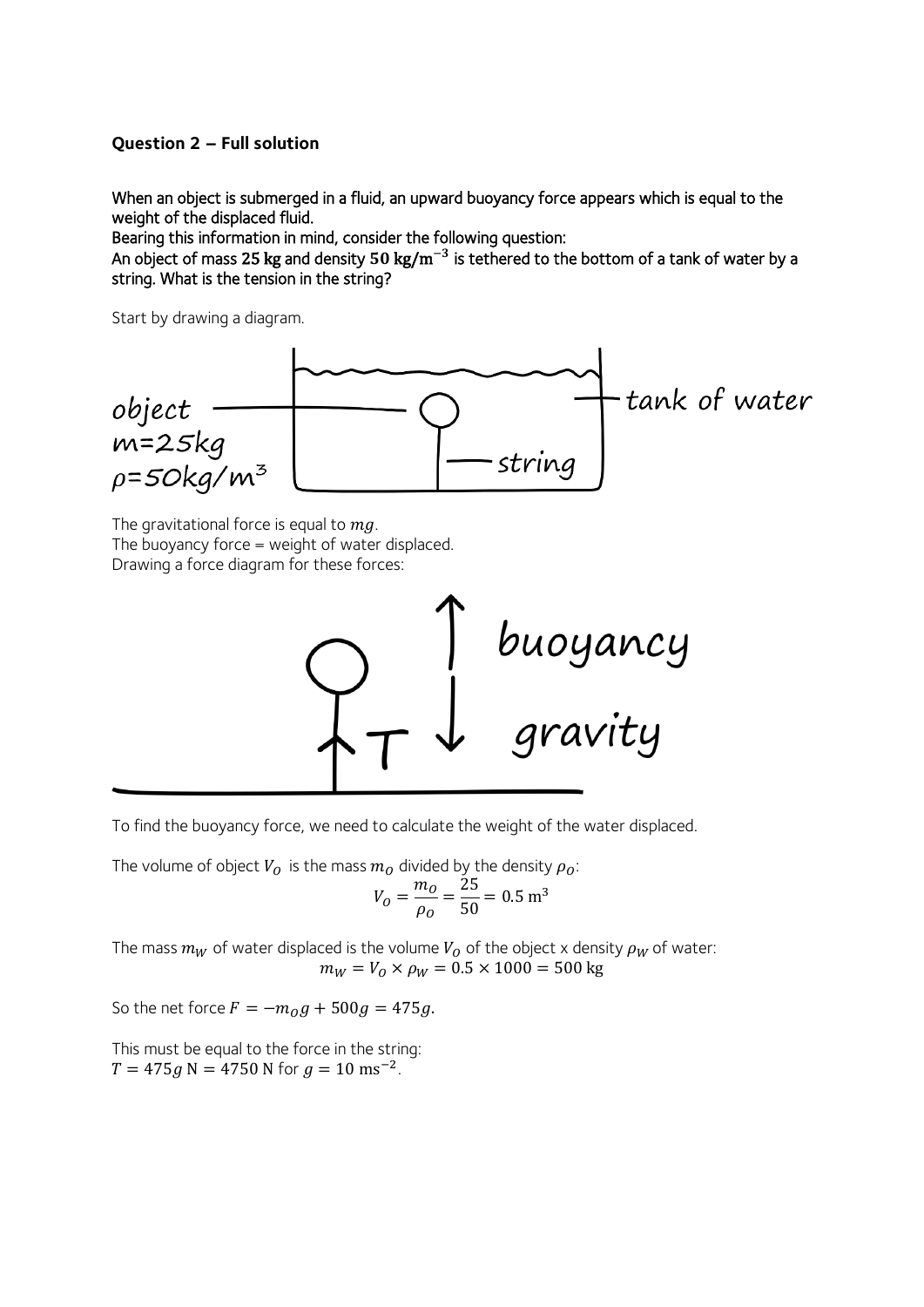## **Question 2 – Hints & Tips**

Students should draw a diagram and be expected to work out simple calculations without the need for a calculator.

The key is can they work out that they need the weight of the water displaced, rather than just the weight of the object.

You can tell them that the density of water is  $1000 \text{ kg/m}^3$  either at the beginning or when they need it.

It's good practice to give different labels to the different quantities, e.g. don't use just ' $m$ ' for both the mass of the object and the mass of the water displaced.

The system is in equilibrium so the forces must balance.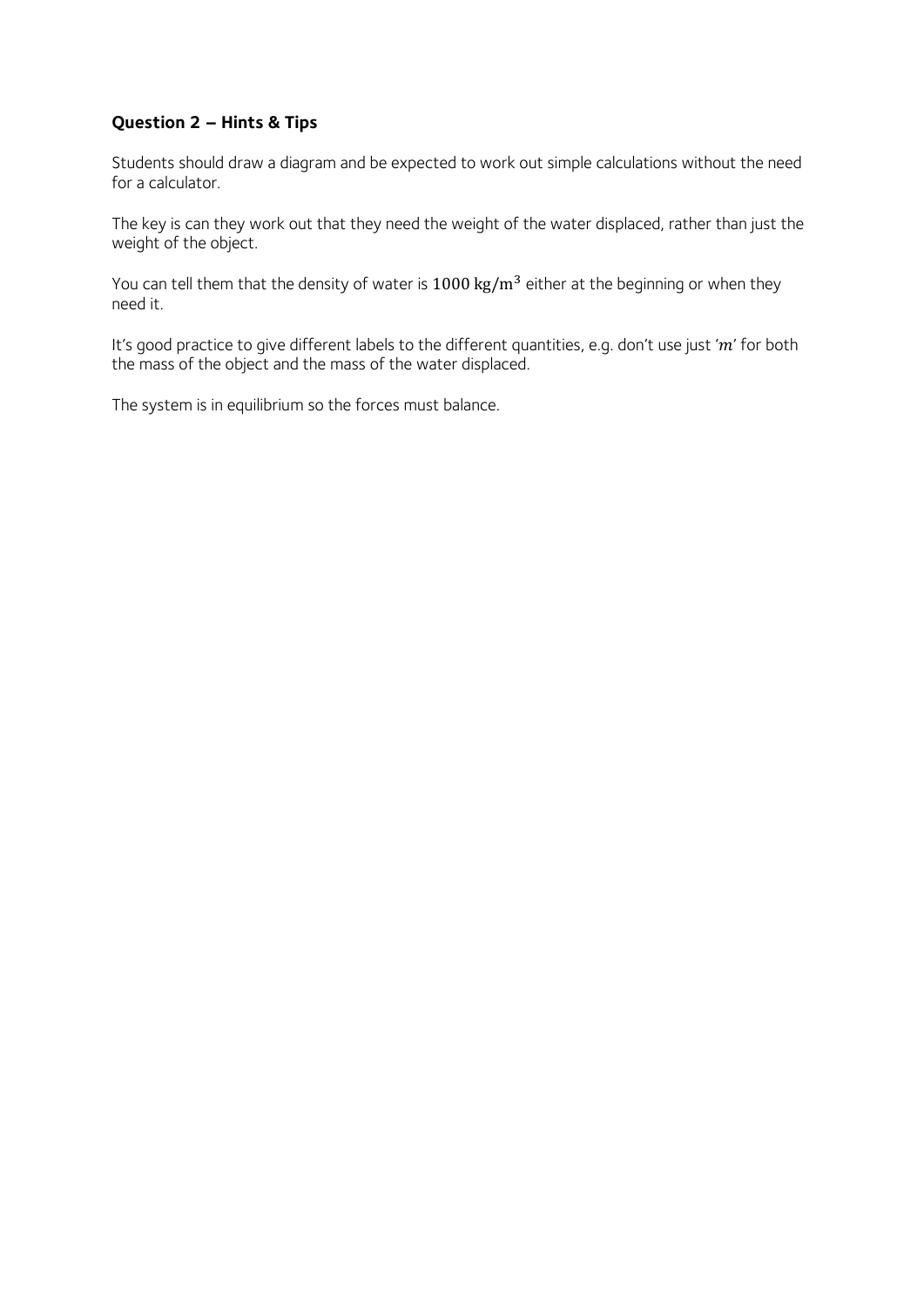## **Question 3 – Full solution**

## How high up a mountain could I go having eaten a banana?

The energy required to lift something up is equal to its change in gravitational potential energy.  $E = mgh$ 

where E is the energy in J,  $m$  is the mass of the object in kg,  $g$  is the gravitational constant and  $h$  is the height change in m.

Estimate: Let's go for a mass  $m=60$ kg, and  $g = 10$  ms<sup>-2</sup>. So  $E=600\times h$ 

Assumption: let's ignore other energy loss, e.g. due to human inefficiency (heating) or energy required to climb other than vertically. So all the energy from the banana is converted into gravitational potential energy.

So, how much energy is in a banana?

Estimate: something like 100 Calories = 100 kilocalories? Sense check: The average person is recommended to eat something like 2000 kcal per day, which at our estimate would be about 20 bananas. This seems vaguely reasonable.

We need our GPE in J, so what is the conversion between kcal and J? I don't know it, but I can try to figure it out.

It would be reasonable to ask the interviewer what this conversion is if you don't know it, though you can take steps towards figuring it out.

I happen to know that one calorie (NB not kcal) raises 1g of water by  $1^{\circ}C=1K$ . Specific heat capacity is given in terms of  $\frac{J}{kg\,K}$  – let's try and use this to convert between kcal and J.

The specific heat capacity of water is approx.  $4200\, \frac{\text{J}}{\text{kg K}}$ . This is equal to  $\frac{1 \text{ cal}}{1 \text{g} \times 1 \text{K}}$ 4200 J  $\frac{1}{\log K}$  = 4.2 kJ  $\frac{1}{\log K}$  = 4.2 J  $\frac{1}{g K} =$ 1 cal g K

So 1 cal  $= 4.2$  J.

Hence our banana contains about 100 kcal=100×1000×4.2 J=420 kJ. There's another approach for finding this figure given in the Handy Hints and Prompts.

If this is our change in GPE,  $E$ , then

$$
h = \frac{E}{600}
$$
  
=  $\frac{420 \times 10^3 \text{ J}}{600 \text{ kg m s}^{-2}}$   
=  $\frac{4200}{6}$   
= 700 m

Sense check: Ben Nevis is about 1300 m high, so this seems not unreasonable. It is higher than we might expect,(most climbers would take more than two bananas to get themselves to the top of Ben Nevis) but we have assumed a much higher energy conversion from banana to height climbed than is reasonable.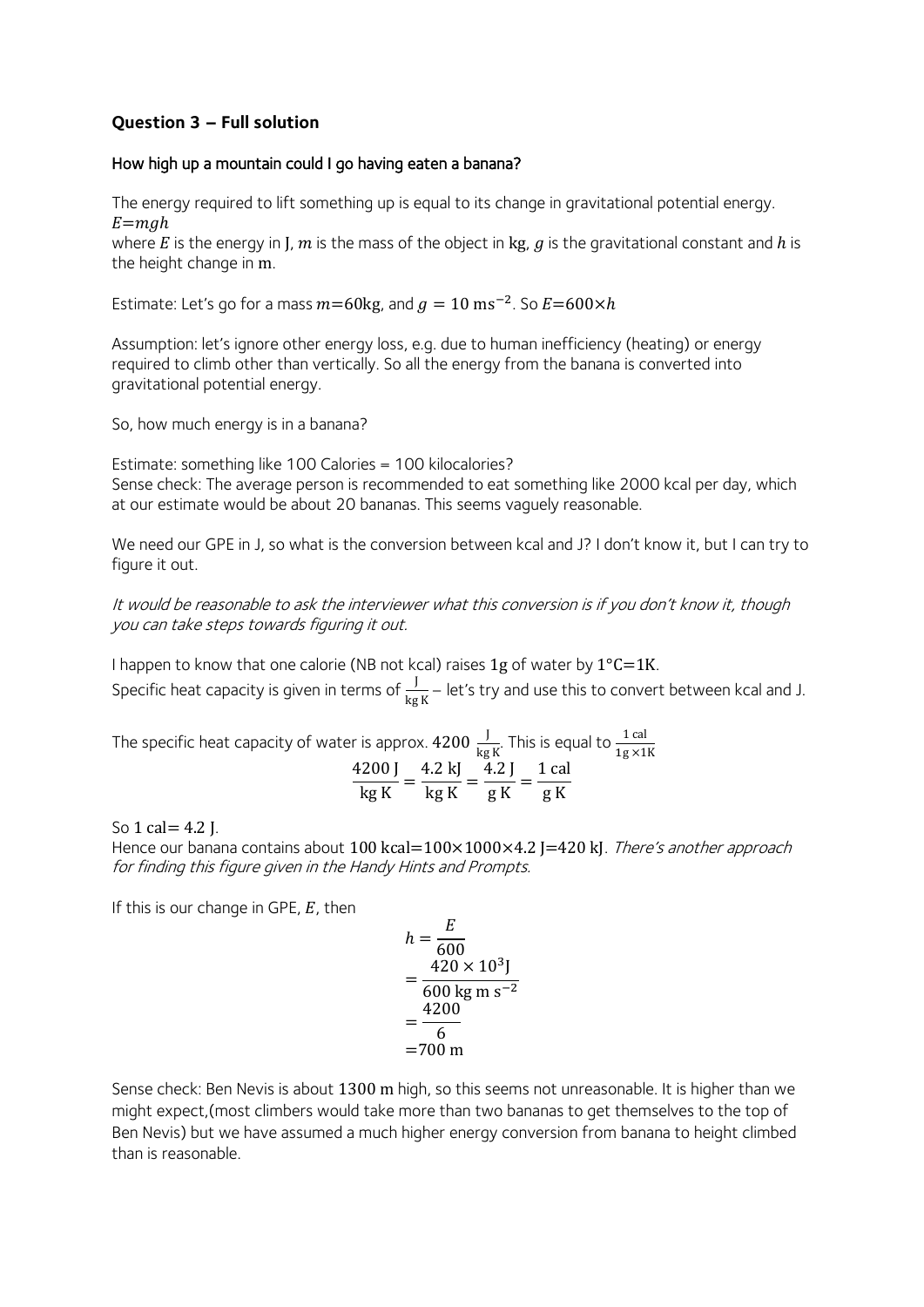## **Question 3 – Handy Hints and Prompts**

If the student doesn't know where to start, get them to think about ideas around energy. Possible (very basic) prompt questions:

- Why do we eat?
	- o For energy
- Do we eat more when we exercise?
	- o Yes, we burn more calories so we eat more to compensate. We use more energy doing exercise
- Is it easier to walk on the flat or up a hill?
	- o Walking up hill uses more energy

Then try to get them thinking about gravitational potential energy and the relationship between the energy needed to lift something and the gravitational potential energy it has.

- When we're climbing, we're essentially lifting ourselves up the mountain. How much energy does it take to lift something up?
	- o Gravitational potential energy, E=mgh

If they can't remember the formula for GPE, you can give it to them, though this is something they probably should know from the PAT syllabus.

Ideally they will tell you what approximations they are making when they use  $E = mgh$  in this context. If they don't it might be good to prompt them. This will show some of their physical intuition – what are they ignoring by using  $E = mgh$ ? What's the difference between this idealised case and the real world? (Inefficiency of the human body in climbing.) This can also be a question for the end of their estimate, if this isn't the best time to ask it. It's fine for them to want to put in an extra factor to account for the efficiency if they want – anything down to about 10% seems reasonable enough to me.

If they start using numbers, prompt them to estimate a sensible mass  $(50 - 100kg)$  is OK, would expect 60-70 kg to be the most sensible figures). As it is an estimation question, we would expect a mass to the nearest 10kg. Similarly, because it is an estimation question, they should use  $q =$ 10 ms<sup>-2</sup>. They might not start using numbers in the formula yet though. It's fine for that to all come at the end.

The next step is to work out how much energy is in a banana.

• If they start talking about Calories (note capital C), you might want to correct misconceptions around Calories and kilocalories. When we talk casually about energy in food, we usually use Calories. 1 Calorie = 1 kilocalorie. 1 calorie heats 1g of water by  $1^{\circ}$ C. Or you can leave in this potential factor of 1000 error, and see if they spot it later when they sense-check their answers.

They may either think about it in terms of kcal and then convert to Joules, or they may try to think of the energy in Joules directly.

If they can't think of a starting point for calculating the energy in a banana, you could ask:

- Do you know how many Calories are in a banana?
- Do you know how many Calories are in any food? How does that relate to a banana?